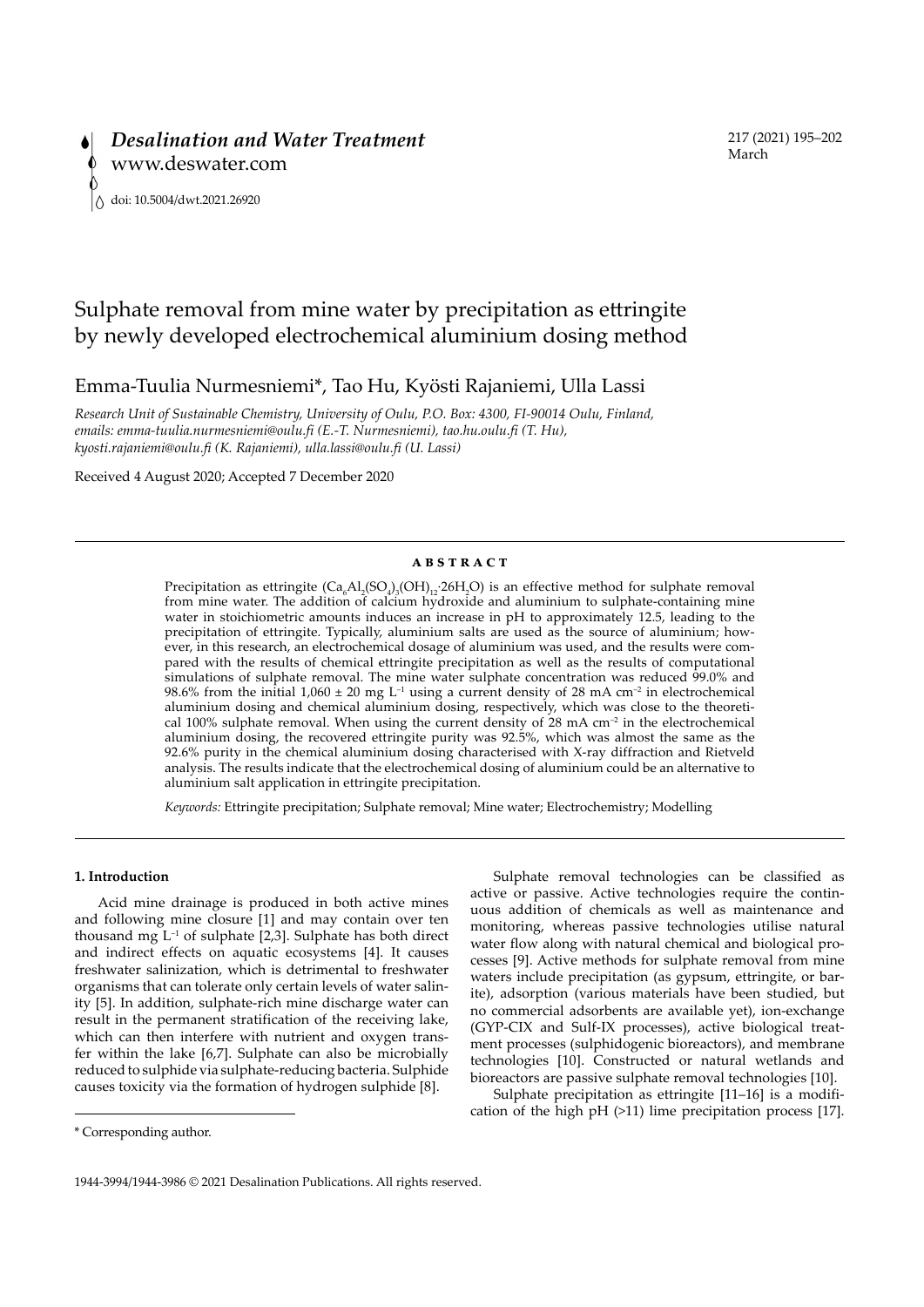With precipitation as ettringite, it is possible to reach very low residual sulphate concentrations—even below the drinking water guidelines in Finland, which is  $250 \text{ mg } L^{-1}$ [18–20]. The addition of calcium hydroxide and aluminium to sulphate-containing mine water in stoichiometric amounts induces an increase in pH to a value of approximately 12.5, leading to the precipitation of ettringite. The purified water can be treated with  $CO_2$  precipitating calcite in order to lower the pH to below the discharge limits. The ettringite sludges formed are voluminous; however, denser sludges can be achieved by recycling some of the sludge using a high-density sludge process [15]. Polymers can be used to aid in the dewatering of formed sludge and to improve the floc strength. Recycling ettringite sludge is more cost-effective than recycling gypsum sludge, which is formed in traditional mine water treatment, as aluminium reagents are more expensive than lime. Formed ettringite can be decomposed to regenerate aluminium or possibly used as a sorbent for pollutants, such as arsenic [22].

In ettringite precipitation, calcium is typically dosed as calcium oxide/calcium hydroxide, and aluminium is typically dosed as aluminium salt, such as sodium aluminate, aluminium hydroxide, aluminium chloride, aluminium nitrate, and polyaluminium chloride [15]. A patent exists that describes a method in which sulphate-containing water is first treated with lime in order to precipitate part of sulphate as gypsum, which is then followed by electrocoagulation using an aluminium or iron sacrificial anode in order to precipitate the remaining sulphate as ettringite, aluminium sulphate hydroxides, and/or iron-aluminium sulphate hydroxides [21]. To our knowledge, there is no published scientific research on sulphate removal that uses aluminium dosing via electrochemical dissolution together with chemical lime dosing, leading to high-purity ettringite precipitation. We reported our preliminary results of electrochemical aluminium dosage in ettringite precipitation at a conference recently [22]. The aim of this research was to evaluate ettringite precipitation using electrochemical aluminium dosing together with calcium hydroxide dosing by comparing the results with those of chemical aluminium dosing with calcium hydroxide dosing as well as computational simulations of sulphate removal. Also, the operational cost, as well as the purity and stability of the ettringite solids formed using electrochemical and chemical aluminium dosing together with calcium hydroxide, was investigated. Additionally, the kinetics of sulphate removal using ettringite precipitation were studied.

# **2. Materials and methods**

#### *2.1. Mine water and chemicals*

The mine effluent sample used in the precipitation experiments was drainage water from an underground gold mine with  $pH \approx 8$ . The drainage water had been treated with ferric sulphate at the mine site and had been sampled after pond settling. The initial mine water sulphate concentration was  $1,060$  mg  $L^{-1}$ . Analysis of the other components in the different batches of the same mine water is presented in [23]. Hydrated lime  $(Ca(OH)_{2}$  SMA Mineral 93.8%) was used in the precipitation experiments as a 20% slurry diluted

in deionized water. Sodium aluminate (Kemira FennoFloc SA84, 35%–45%  $\text{NaAlO}_2$ ) was used as an aluminium source in the chemical aluminium dosing experiments. Aluminium type 6101 plates [24] were used as the aluminium source in the electrochemical aluminium dosing.

# *2.2. Experiments using electrochemical aluminium dosing together with calcium hydroxide*

Electrochemical aluminium dosing experiments were conducted using a 2 L reactor with a 1.6 L mine water sample volume for each experiment. The experiments were conducted at room temperature, but the temperature increased during the operation, with 1 and 2 A currents increasing to 30°C and 35°C, respectively. The temperature decreased to room temperature when the power supply was switched off. A schematic illustration of the system is shown in Fig. 1a.

Both the anode and cathode were aluminium plates type 6101 [24]. The electrodes were 1 cm-thick square plates with an exposed electrode surface area of 70 cm<sup>2</sup>. The distance between the electrodes was 3 mm in the experiments. The following half-cell reactions occurred at the anode (Eq. (1)) and cathode (Eq. (2)) [25–27]:

$$
Al(s) \rightarrow Al^{3+}(aq) + 3e^{-}
$$
 (1)

$$
2H_2O(l) + 2e^- \to H_2(g) + 2OH^-(aq)
$$
 (2)

First, calcium hydroxide was dosed as slurry. After that aluminium plates were inserted in water and the power supply was switched on, calcium (from the calcium hydroxide) and aluminium were dosed in stoichiometric amounts to sulphate-containing mine water to achieve optimum ettringite precipitation conditions (6:2:3 for  $Ca:AI:SO<sub>4</sub>$ ). The theoretical amount of dissolved aluminium was calculated from Eq. (3) [28], where  $m<sub>t</sub>$  is the theoretical amount of dissolved aluminium (g cm<sup>-2</sup>),  $M_{\text{Al}}$  is the molar weight of aluminium (26.98 g mol<sup>-1</sup>), *I* is the electric current (A cm<sup>-2</sup>), *t* is time (s), *z* is the number of electrons transferred in the reaction (3), and *F* is the Faraday constant (96,485 C mol<sup>-1</sup>).

$$
m_t = \frac{M_{\text{Al}} \cdot I \cdot t}{z \cdot F} \tag{3}
$$

The power supply was operated in a constant current mode with an applied current of 2 or 1 A for 40 or 80 min, respectively. The submerged plate surface area was 70 cm2 , and thus the resulting current densities were 28 or 14 mA cm–2, respectively. The pH rose to approximately 12.5 with the calcium hydroxide dosing and stayed quite constant in the electrochemical aluminium dosing experiments. In electrocoagulation, the pH usually increases to approximately  $pH = 10$  as the hydroxide ions are formed (Eq. (2)). However, since the pH was raised to approximately 12.5 using calcium hydroxide, like in the chemical ettringite precipitation experiments, this effect was not observed. The samples were mixed at the rate of 50 rpm with magnetic stirring for a total of 4 h, which was followed by settling. The samples were filtrated 24 h after the start of the experiment.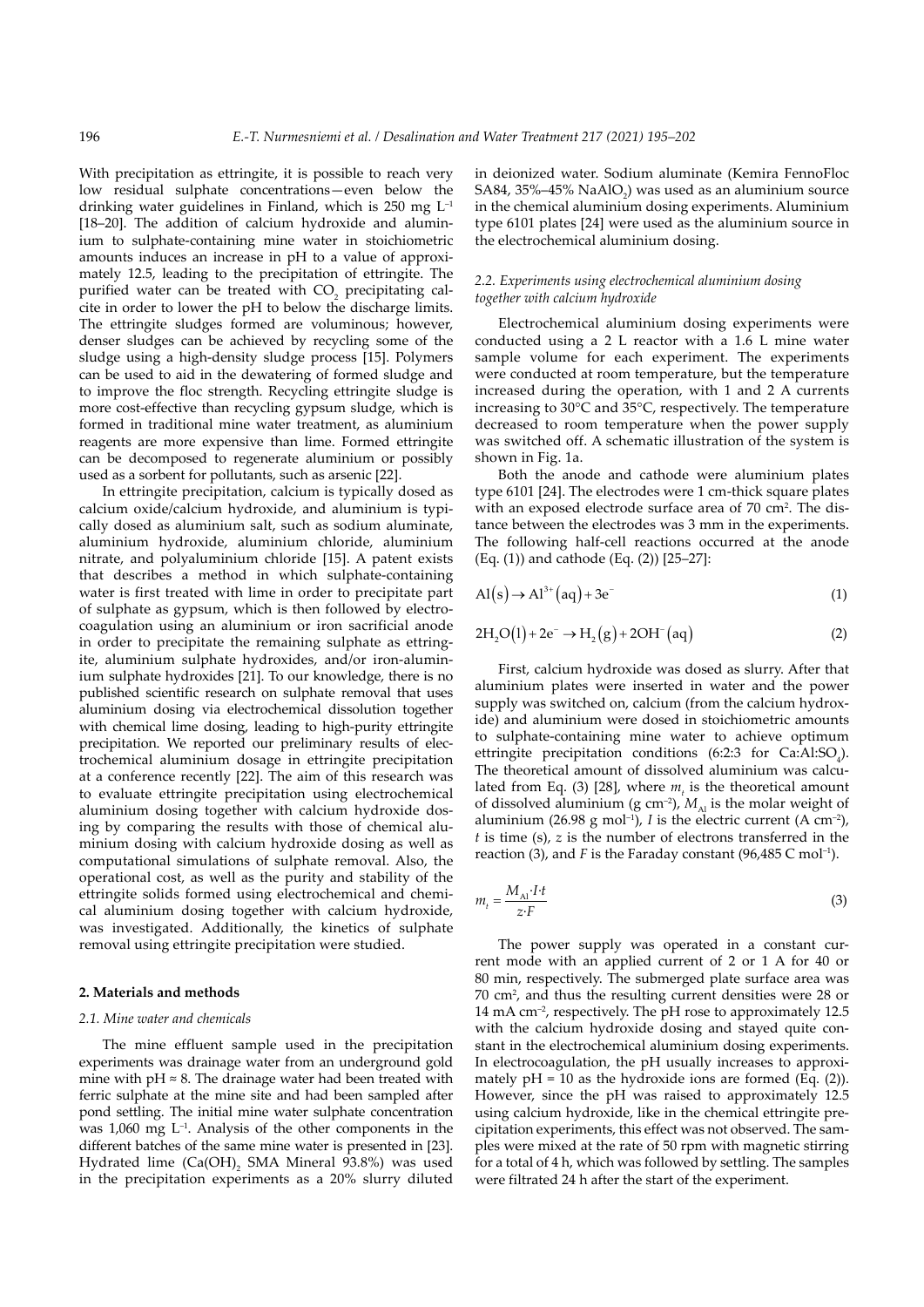

Fig. 1. Schematic illustration of the reactor used in the (a) electrochemical aluminium dosage experiments and (b) chemical aluminium dosage experiments.

# *2.3. Experiments using chemical aluminium dosing together with calcium hydroxide*

A 2 L reactor with a paddle stirrer and stators was used for the chemical precipitation experiments (Fig. 1b). The mine water sample volume was 1.6 L for each experiment, and the experiments were conducted at room temperature. First, calcium hydroxide as slurry was added and, after that, sodium aluminate was added to the mine water. Calcium (from calcium hydroxide) and aluminium (from sodium aluminate) were dosed in stoichiometric amounts to sulphate-containing mine water to achieve optimum ettringite precipitation conditions. The pH in the chemical aluminium dosing experiments was approximately 12.5. The samples were mixed at the rate of 50 rpm using a paddle stirrer for 4 h, which was followed by settling. The samples were filtrated 24 h after the start of the experiment.

## *2.4. Leaching experiments*

The stability of the precipitates formed via electrochemical and chemical ettringite precipitation was studied by conducting leaching experiments. The leaching experiments were conducted based on standard SFS-EN 12457-2 [29]. Deviating from the standard, the dried precipitates were crushed and sieved to a particle size <1 mm instead of <4 mm, and smaller sample size was used. Smaller particles have bigger surface areas. Thus, a reduction in the particle size of the precipitant is expected to result in higher leaching. 2 g of each precipitate were weighed into 50 mL centrifuge vials, and 20 ml of deionized water was added to each vial. The vials were agitated at 300 rpm for 24 h in a reciprocal

shaker (POL-EKO LS 700). After shaking, the samples were left to settle for 15 min. Each precipitate was tested in duplicate, and the analysis results were given as an average.

# *2.5. Analytical methods*

After settling, the water samples from the supernatant were taken for Al, Ca, and S analysis. All effluent samples were vacuum-filtered through 0.45 µm cellulose nitrate membrane filters (Sartorius) prior to Al, Ca, and S analysis with ICP-OES. The pH was measured from the effluent samples using a HACH HQ40d portable meter. The precipitates were filtered with Schleicher & Schuell black ribbon filter paper via vacuum filtration. Then, they were air-dried, weighed, crushed, sieved, and stored in a desiccator. The dried samples were then analysed with the X'Pert PRO X-ray Diffraction System produced by PANalytical B.V. (The Netherlands). The measurements were performed with Cu K $\alpha$  (1.5406 Å) at 40 mA and 45 kV in the 2θ range of  $5^{\circ}-70^{\circ}$  and with a scan speed of 0.0235° s<sup>-1</sup>. The analysis was conducted using the HighScore program and the Rietveld method.

# *2.6. Calculations*

Thermodynamic equilibrium calculations were performed using the MINEQL+ version 5.0 software. MINEQL+ solves mass balance calculations via the Newton-Raphson method using equilibrium constants from a thermodynamic database. The database was extended with an ettringite solubility constant  $(K = 10^{-56.4})$  obtained with modification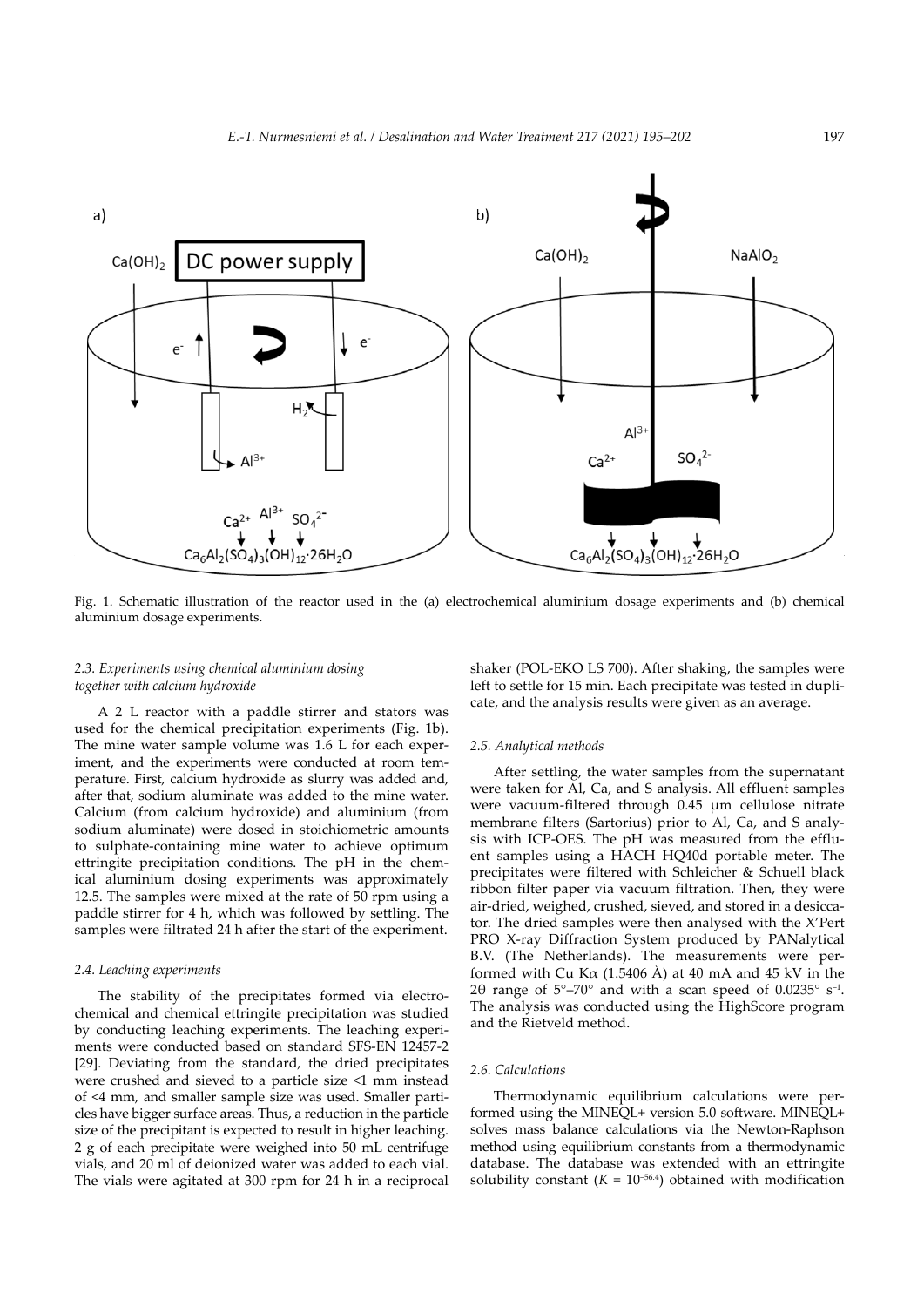from an experimentally determined equilibrium constant by Myneni et al. [30], which is explained in more detail by Tolonen et al. [19]. There is variation in the ettringite solubility product values reported in the literature, and the value used in the calculations has an effect on the modelling results. The initial sulphate, calcium, and aluminium concentrations as well as the temperature (25°C) used in the calculations were chosen to model the experimental conditions.

The kinetics of sulphate removal using ettringite precipitation were studied. The sulphate concentration during this ettringite precipitation was as follows. The order of the ettringite precipitation reaction with respect to sulphate concentration was determined. Rate law refers to the rate of a reaction in terms of the concentrations of the chemical species. The exponent denotes the order of the reaction. The rate constant, *k*, is a proportionality constant that refers to the reaction rate of the concentration of the reacting substances. Eqs. (4) and (5) show the first-order and second-order rate laws. The solutions in Eqs. (4) and (5) are given in Eqs. (6) and  $(7)$  [31]. Eqs.  $(6)$  and  $(7)$  [31] were fitted to the experimental data using nonlinear curve-fitting by OriginPro. The fit of the first-order and second-order kinetic models was evaluated based on the correlation coefficient  $(R^2)$  values.

$$
v = -\frac{dc_{\text{subplate}}}{dt} = kc_{\text{subplate}}
$$
 (4)

$$
v = -\frac{dc_{\text{subplate}}}{dt} = kc_{\text{subplate}}^2 \tag{5}
$$

$$
c_{\text{subplate}} = c_0 e^{-kt} \tag{6}
$$

$$
c_{\text{subplate}} = \frac{1}{\left(\left(\frac{1}{c_0}\right) + kt\right)}
$$
(7)

where  $c_{\text{subplate}}$  is the concentration of sulphate,  $c_0$  is the initial concentration of sulphate, *k* is the rate coefficient, and *t* is time.

The operating cost of electrochemical aluminium dosing was compared with that of chemical aluminium dosing. In the electrochemical aluminium dosing, the aluminium cost was calculated from the price of a type 6101 aluminium sheet. In the chemical aluminium dosing, the sodium aluminate price was used. For both, the lime price was used. Other costs, such as shipping, installation, and maintenance costs, as well as landfill disposal costs or the possible sales of the formed ettringite precipitates were not included in the cost comparison. The operating costs of ettringite precipitation with electrochemical and chemical aluminium dosing were calculated using Eqs. (8) and (9), respectively [32].

$$
\text{OC}_{\text{electrochemical}} = a \cdot \text{C}_{\text{energy}} + b \cdot \text{C}_{\text{electrode}} + c \cdot \text{C}_{\text{lime}} \tag{8}
$$

$$
\text{OC}_{\text{chemical}} = c \cdot \text{C}_{\text{lime}} + d \cdot \text{C}_{\text{sodium abundance}} \tag{9}
$$

where *a* is the energy price ( $\epsilon$  kWh<sup>-1</sup>),  $C_{\text{energy}}$  is the energy consumption (kWh  $m^{-3}$ ), *b* is the electrode material price ( $\in$  kg<sup>-1</sup>),  $C_{\text{electrode}}$  is the electrode consumption (kg m<sup>-3</sup>), *C* is the lime price ( $\epsilon$  kg<sup>-1</sup>), *C*<sub>lime</sub> is the lime consumption (kg), *d* is the sodium aluminate price ( $\epsilon$  kg<sup>-1</sup>), and  $C_{\text{sodium}}$  $a$ luminate is the sodium aluminate consumption. The energy consumption (C<sub>energy</sub>) of the electrochemical aluminium dissolution was calculated from Eq. (10) [32].

$$
C_{\text{energy}} = \frac{U \cdot I \cdot t}{V} \tag{10}
$$

where *U* is the voltage (V), *I* is the current (A), *t* is time (h), and  $V$  is the mine water volume  $(m^3)$ .

### **3. Results and discussion**

#### *3.1. Modelling of ettringite precipitation*

Ettringite precipitation as a function of pH is modelled (Fig. 2). When the saturation index (SI) has a negative value, the system is undersaturated with respect to the solid. When the SI is zero, the system is in equilibrium with the solid. When the SI has a positive value, the system is oversaturated with respect to the solid. According to the thermodynamic calculations, ettringite has a positive SI value and is able to precipitate starting at  $pH \ge 10.5$  (Fig. 2a). At  $pH$ 12.5, ettringite saturation is at its maximum value (Fig. 2a). The calculations indicated that, at pH 12.5, all sulphate was in the form of ettringite (Fig. 2b). The calculated results are in line with the ettringite stability pH area 10.5–13 [33].

# *3.2. Kinetics of ettringite precipitation*

The sulphate concentration was followed by taking samples at specific times throughout the chemical ettringite precipitation experiment and then measuring sulphate concentration from the samples. Fig. 3 shows a curve of the ettringite precipitation. Specifically, the ettringite precipitation is quite rapid, and the sulphate concentration reaches equilibrium at only 30 min. However, in order to form crystalline ettringite for the X-diffraction (XRD) analysis, precipitation experiments with 4 h mixing followed by overnight settling were conducted. Both the first- and second-order kinetic models provided a good fit of the experimental data with the correlation coefficients  $R^2 = 0.998$  and  $R^2 = 0.990$ , respectively (Fig. 3). The fit of the first-order kinetic model was slightly better, which indicates that the ettringite precipitation reaction is first order with respect to the sulphate concentration. The fit resulted in a rate coefficient value of  $k = 0.00452$  s<sup>-1</sup>, which indicates the amount of sulphate transformed into ettringite each second.

#### *3.3. Sulphate removal from mine water*

Both electrochemical and chemical aluminium dosing reduced the sulphate concentration of the mine water from the initial value of  $1,060 \pm 20$  mg L<sup>-1</sup> to below the drinking water guideline in Finland (i.e., 250 mg L–1). Residual sulphate concentrations were 10, 15, and 66 mg  $L^{-1}$  with the electrochemical aluminium dosage (2 A current), chemical aluminium dosage, and electrochemical aluminium dosage (1 A current), respectively. High sulphate removal values of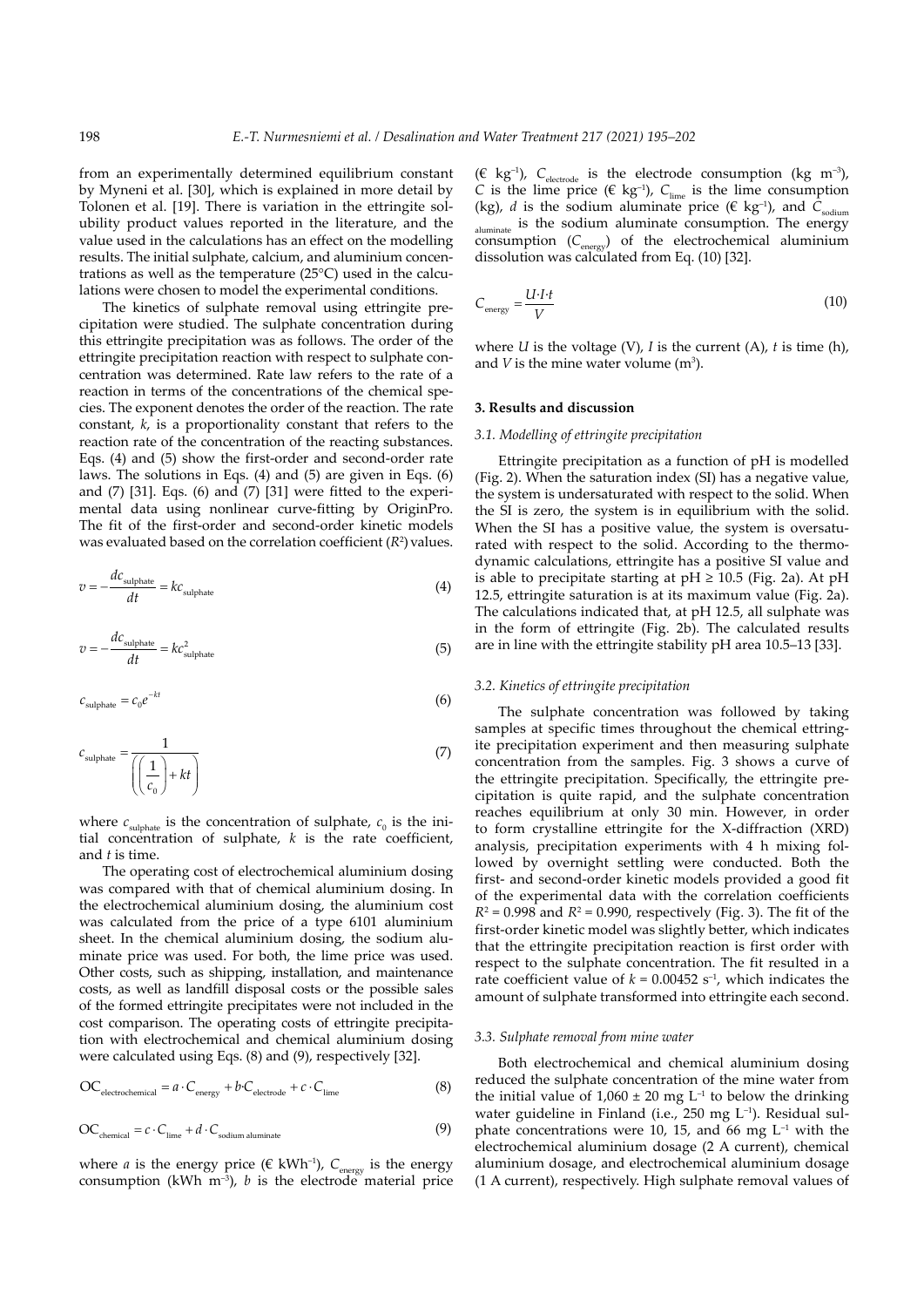

Fig. 2. (a) Sulphate speciation and (b) saturation index of ettringite as a function of pH.



Fig. 3. Variation in the  $SO_4^{2-}$  concentration during chemical ettringite precipitation experiment. The solid line is the fit of the first-order kinetic model and the dashed line the fit of the second-order kinetic model (Eqs. (6) and (7), respectively) to the experimental data.

99.0%, 98.6%, and 93.8% were found for the electrochemical aluminium dosage (2 A current), chemical aluminium dosage, and electrochemical aluminium dosage (1 A current), respectively (Fig. 4). Sulphate removal close to the theoretical 100% value modelled with MINEQL+, was obtained using both chemical and electrochemical (2 A current) aluminium dosing.

An increase in the applied electric current resulted in an increase in sulphate removal as well as ettringite purity,



Fig. 4. Sulphate removal from mine water using the electrochemical dosing (ED) and chemical dosing (CD) of aluminium in ettringite precipitation. Error bars represent standard deviation  $(n = 2)$ .

even though the parameters were chosen so that the theoretical dissolved aluminium amount was the same across both experiments. Kruk et al [34] reported a similar observation, with an increase in struvite purity and phosphate removal with a higher current density in electrochemical magnesium dosing during struvite precipitation. The dissolved aluminium amount was confirmed by weighing the aluminium electrodes before and after the experiments. Additionally, residual aluminium concentrations were less than 1.5 mg  $L^{-1}$  after treatment with the electrochemical aluminium dosage, and no aluminium-containing solid phases were detected with XRD analysis from the precipitated solids. The residual calcium concentration was same as the initial calcium concentration (approximately 300 mg  $L^{-1}$ ), which indicated that all the added calcium reacted during the ettringite precipitation.

## *3.4. Precipitate purity*

Ettringite (ICDD 04-013-3691) and calcite (ICDD 04-066- 0867) peaks were identified from the XRD spectra of the precipitates in the electrochemical aluminium dosage experiments using 1 and 2 A electric currents as well as from the chemical aluminium dosing experiments (Fig. 5). From the XRD pattern, it is clear that all peaks matched well with the standard ICDD file 04-013-3691 of ettringite. The peaks also matched with the ICDD 04-066-0867 file of calcite. The highest peak of calcite (1 0 4) at 2θ of 29.4° overlapped with the ettringite (-2 -1 4) peak. The other main peaks of calcite overlapped with those of ettringite as well. For example, calcite  $(1\ 1\ 3)$  overlapped with ettringite  $(-3\ -1\ 5)$  at  $2\theta$ of 39.4°, calcite (2 0 2) with ettringite (1 0 10) at 43.1°, calcite  $(0 1 8)$  with ettringite (5 0 2) at 47.5°, and calcite (1 1 6) with ettringite (5 0 3) at 48.5°. The amounts of ettringite and calcite in the solid samples were determined with full-pattern quantitative Rietveld analysis. The percentage amounts in the precipitates of the electrochemical (1 A current), electrochemical (2 A current), and chemical ettringite precipitation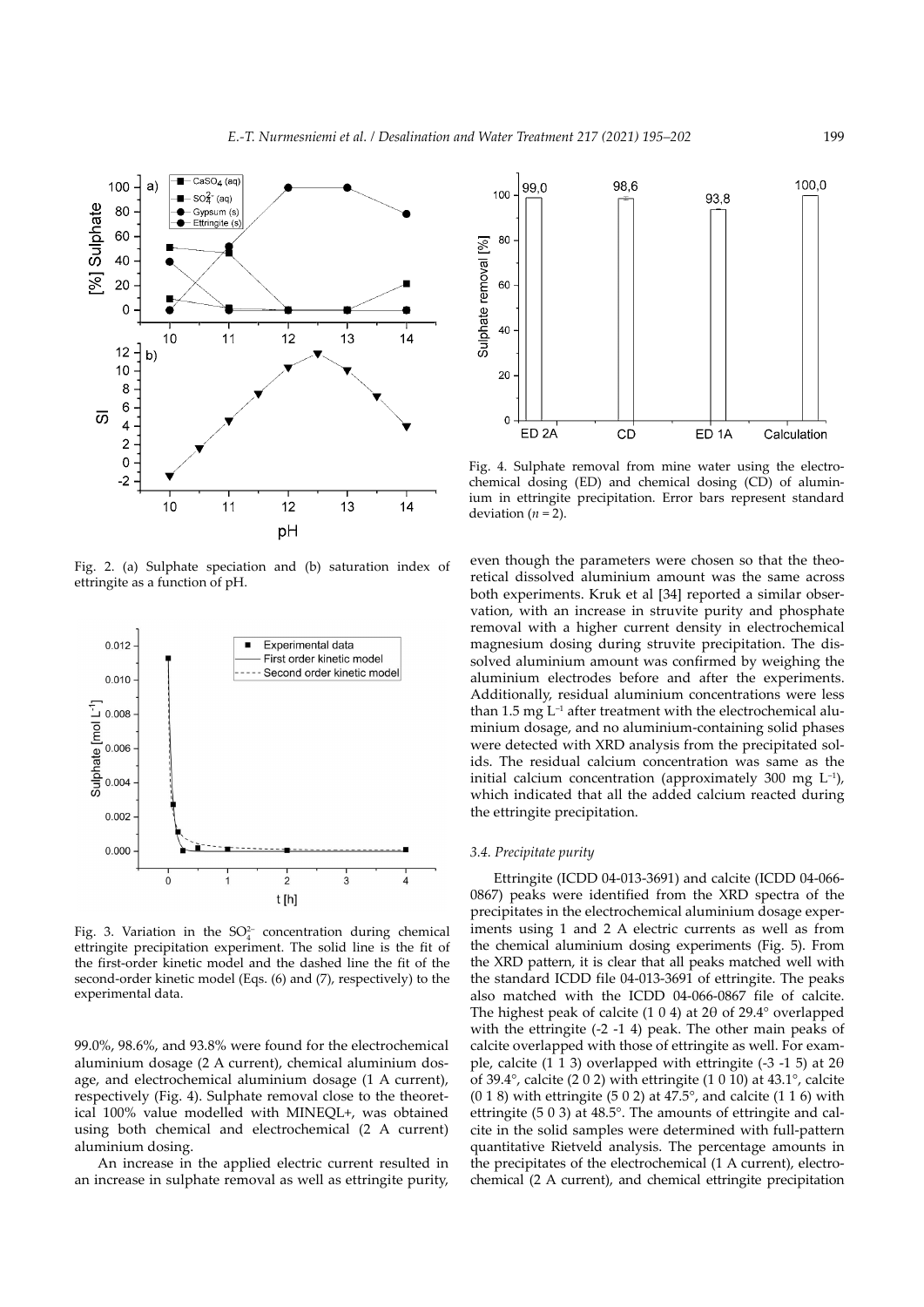

Fig. 5. XRD spectra of precipitates from electrochemical and chemical aluminium dosage experiments with mine water. CD = chemical dosage, ED = electrochemical dosage.

experiments were 89.5%, 92.5%, and 92.6% ettringite and 10.5%, 7.5%, and 7.4% calcite, respectively. The purity of the ettringite precipitates in the electrochemical and chemical ettringite precipitation experiments was in the same region as in previous chemical ettringite precipitation experiments by Tolonen et al. [19].

#### *3.5. Leaching experiments*

Stability is important when considering the disposal or even possible utilisation of the ettringite precipitate formed from mine water treatment. During the leaching experiments, some of the ettringite was found to decompose, which was detected through the rise in the sulphate, calcium, and aluminium concentrations in the water (Table 1). The leached sulphate concentrations were compared with the limits imposed by the Finnish government for waste disposal to waste and hazardous waste landfills (decree 331/2013). The sulphate concentrations leached out of the ettringite precipitates from the electrochemical and chemical aluminium dosage experiments were below the limits for waste disposal to waste landfills. However, as ettringite stability was tested, only calcium, aluminium, and

sulphate were analysed from the water samples. In order to verify the suitability of the ettringite precipitate for disposal at a landfill, also As, Ba, Cd, Crtot, Cu, Hg, Mo, Ni, Pb, Sb, Se, Zn, Cl, F, phenol index, dissolved oxygen carbon, and total dissolved solids should be analysed.

# *3.6. Comparison of electrochemical and chemical ettringite precipitation*

In both the electrochemical and chemical aluminium dosing experiments, low residual sulphate concentrations close to the theoretical value were achieved. The produced solids before dewatering were found to be less voluminous in the electrochemical than in the chemical aluminium dosing experiments. Also, the solids were found to settle more quickly in the electrochemical rather than the chemical aluminium dosing experiments, with settling times of approximately 15 min and 1 h, respectively. This could be due to the continuous aluminium dosage during the electrochemical dissolution compared to the one-time aluminium salt dosage. The continuous dosage can lead to low supersaturation and the growth of larger, more easily settling crystals. Similarly, electrocoagulation is known to form less voluminous solids than chemical coagulation [35]. No significant difference was observed in the weight of the dried ettringite precipitates between the electrochemical and chemical aluminium dosage experiments.

A preliminary cost comparison of mine water treatment by ettringite precipitation using electrochemical aluminium dosing with 2 A current and the direct dosing of  $\text{NaAlO}_2$  was conducted, as they achieved the same degree of sulphate removal and formed ettringite purity (Table 2). The operation costs of mine water treatment via ettringite precipitation with electrochemical and chemical aluminium dosing were approximately 2.43 and  $2.33 \text{ } \in \text{m}^{-3}$  respectively. The cost of the ettringite produced was calculated by dividing the operational cost of the mine water treatment with the amount of ettringite produced in the treatment. Thus, the cost of the ettringite produced was estimated to be 0.42  $\epsilon$  kg<sup>-1</sup><sub>ettringite</sub> and 0.40  $\epsilon$  kg<sup>-1</sup><sub>ettringite</sub> for the electrochemical dosing and chemical dosing, respectively. The aluminium cost of the consumed aluminium electrode in the ettringite precipitation was found to be cheaper than the cost of the consumed sodium aluminate. Moreover, the aluminium cost of the electrochemical ettringite precipitation was calculated based on the consumed aluminium electrode and did not take into account that usually all of the electrode cannot be consumed. The calcium hydroxide cost was the same in both the chemical and electrochemical ettringite precipitation. In the electrochemical ettringite precipitation, the electric power cost for the dissolution of the aluminium electrode added to the cost of the treatment. Thus, the operational cost of ettringite precipitation with the electrochemical dosing of aluminium from a sacrificial aluminium anode was found to be more expensive than that with sodium aluminate dosing. Even though the cost of the ettringite precipitation with electrochemical aluminium dosing was higher, the handling of the aluminium as plates is easier compared to that of the aluminium as salt. Also, when aluminium is dosed electrochemically and not by using sodium aluminate salt, no sodium is added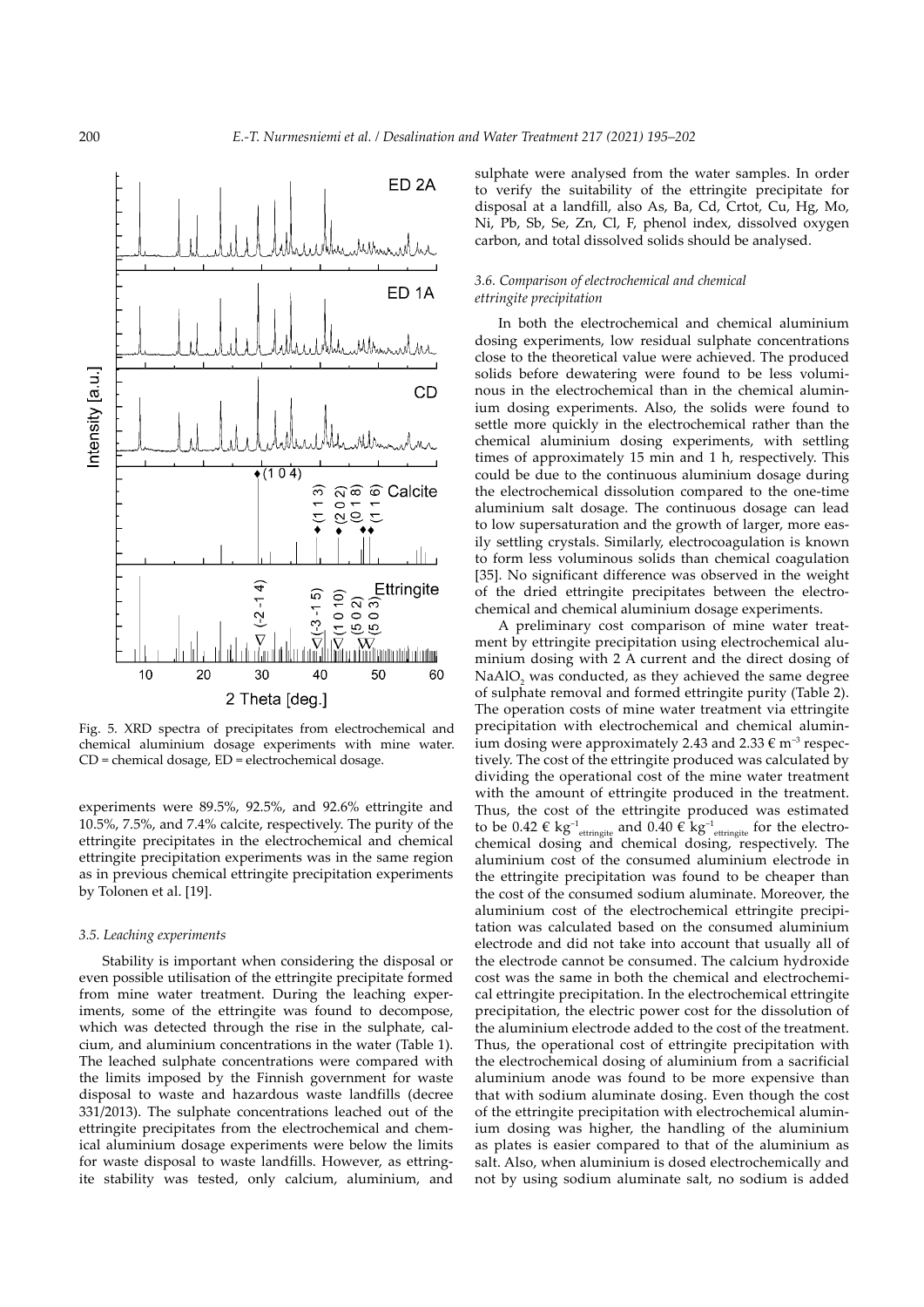Table 1

|  |                                              | Calcium, aluminium, and sulphate concentrations leached out of the ettringite precipitates from the electrochemical and chemical |  |  |  |  |  |
|--|----------------------------------------------|----------------------------------------------------------------------------------------------------------------------------------|--|--|--|--|--|
|  | aluminium dosage experiments with mine water |                                                                                                                                  |  |  |  |  |  |

| Sample                             | Al $(mg/kg)$ | Ca (mg/kg) | Sulphate (mg/kg) |
|------------------------------------|--------------|------------|------------------|
| ED <sub>2</sub> A                  | 57           | 6,915      | 18,243           |
| ED <sub>1</sub> A                  | 188          | 6,815      | 17,120           |
| CD <sub></sub>                     | 259          | 1,530      | 5,496            |
| Limit for waste landfill           |              |            | 20,000           |
| Limit for hazardous waste landfill |              |            | 50,000           |

Concentrations are expressed as mg/kg of dry ettringite.

CD = chemical dosage; ED = electrochemical dosage.

# Table 2

Comparison of ettringite precipitation results using electrochemical dosing (ED) and chemical aluminium dosing (CD)

| Treatment | Sulphate<br>removal $(\%)$ | Purity of ettringite<br>precipitate (%) | Cost<br>$(\in$ kg <sup>-1</sup> <sub>ettringite</sub> ) | Cost<br>( $\epsilon$ m <sup>-3</sup> mine water |
|-----------|----------------------------|-----------------------------------------|---------------------------------------------------------|-------------------------------------------------|
| ED 2A     | 99.0                       | 92.5                                    | 0.42                                                    | 2.43                                            |
| CD        | 98.6                       | 92.6                                    | 0.40                                                    | 2.33                                            |

CD = chemical dosage; ED = electrochemical dosage.

and thus no sodium is remained in the purified water. The increase in the sodium concentration in water treated with the chemical ettringite precipitation using sodium aluminate as the aluminium source has been reported earlier by Tolonen et al. [19]. Sodium remaining in the purified water increases the conductivity of the water. This can be problematic, as the amount of total dissolved solids, which, in practice, is measured based on conductivity, can be regulated in mine water discharge. Also, less voluminous sludge formed in electrochemical ettringite precipitation is beneficial. However, some operational problems, such as mineral deposition on the electrodes, exist when using electrochemical aluminium dosing. Polarity reversal during operation as well as acid washing between experiments can be used to remove mineral deposition. Even though, in this research, the cost of electrochemical aluminium dosing was slightly higher than the cost of aluminium salt, the energy cost could be lowered by the further optimization of the treatment process.

# **4. Conclusions**

Electrochemical aluminium dissolution was found to be one alternative to aluminium salt dosing in ettringite precipitation, with a 99% sulphate removal efficiency from an initial  $1,060 \pm 20$  mg L<sup>-1</sup> mine water sulphate concentration using a 28 mA cm<sup>-2</sup> current density compared to theoretical 100% and chemical 98.6% sulphate removal. High-purity ettringite was formed during both electrochemical precipitation with a  $28 \text{ mA cm}^{-2}$  current density and chemical precipitation (92.5% and 92.6% respectively). The main advantages of using an aluminium electrode as the aluminium source compared to chemical aluminium dosing are the ease of handling, more dense precipitate formation, and quicker settling. Additionally, when dosing aluminium electrochemically, only aluminium—and

no counterions  $(Na^+)$ —are added to the water, as in the case of aluminium salt dosing.

## **Acknowledgments**

The authors would like to thank Ilkka Vesavaara for ICP-OES analysis and Joost Caeyers, Pablo Hiller Vallina, Samuel Domec, and Leonie Hennemeyer for their assistance in conducting part of the laboratory experiments.

# **Symbols**

| a                                           | Energy price, € kWh <sup>-1</sup>                      |
|---------------------------------------------|--------------------------------------------------------|
| b                                           | Electrode material price, $\epsilon$ kg <sup>-1</sup>  |
| C                                           | Lime price, $\in$ kg <sup>-1</sup>                     |
| $c_{0}$                                     | Initial concentration of sulphate                      |
| $C_{\text{electrode}}$                      | Electrode consumption, kgm <sup>-3</sup>               |
| $C_{\rm energy}$                            | Energy consumption                                     |
|                                             | Energy consumption, kWh m <sup>-3</sup>                |
| $\frac{C_{\text{energy}}}{C_{\text{lime}}}$ | Lime consumption, kg                                   |
| $C_{\rm sodium\ aluminate}$                 | Sodium aluminate consumption                           |
| $C_{\text{subplate}}$ $d$                   | Concentration of sulphate                              |
|                                             | Sodium aluminate price, $\epsilon$ kg <sup>-1</sup>    |
| F                                           | Faraday constant, $96,485$ C mol <sup>-1</sup>         |
|                                             | Current, A                                             |
|                                             | Electric current, $A \text{ cm}^{-2}$                  |
| k                                           | Rate coefficient                                       |
| $M_{\mbox{\tiny Al}}$                       | Molar weight of aluminium, $26.98$ g mol <sup>-1</sup> |
| $m_{\scriptscriptstyle{t}}$                 | Theoretical amount of dissolved                        |
|                                             | aluminium, $g \text{ cm}^{-2}$                         |
| t                                           | Time                                                   |
| U                                           | Voltage, V                                             |
| V                                           | Mine water volume, $m3$                                |
| z                                           | Number of electrons transferred in the                 |
|                                             | reaction                                               |